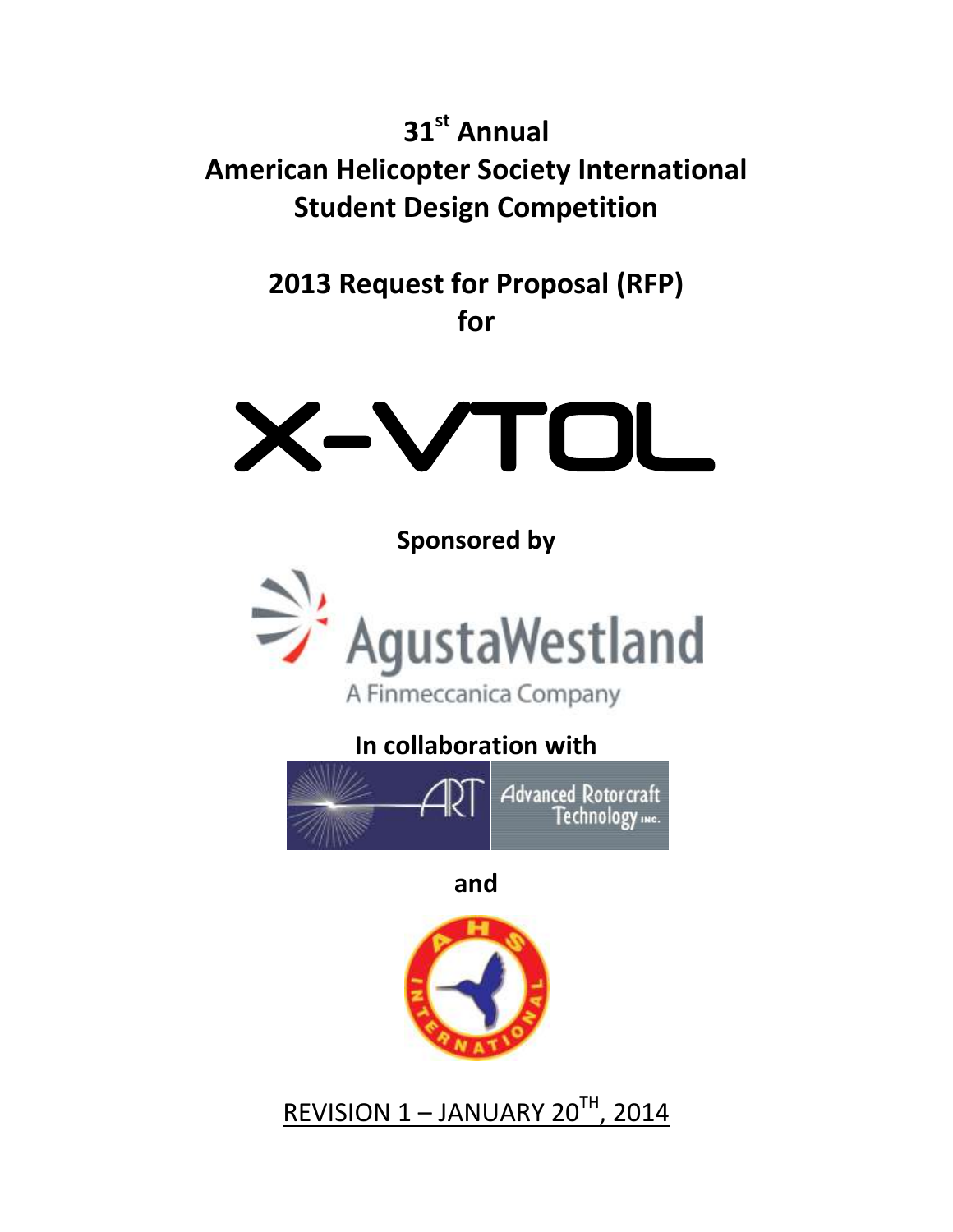# **Table of Contents**

| 1.0   |  |  |  |  |  |
|-------|--|--|--|--|--|
| 1.1   |  |  |  |  |  |
| 1.1.1 |  |  |  |  |  |
| 1.1.2 |  |  |  |  |  |
| 1.1.3 |  |  |  |  |  |
| 1.1.4 |  |  |  |  |  |
| 1.1.5 |  |  |  |  |  |
| 1.1.6 |  |  |  |  |  |
| 1.1.7 |  |  |  |  |  |
| 1.1.8 |  |  |  |  |  |
| 1.2   |  |  |  |  |  |
| 1.3   |  |  |  |  |  |
| 1.4   |  |  |  |  |  |
| 1.5   |  |  |  |  |  |
| 1.6   |  |  |  |  |  |
| 2.0   |  |  |  |  |  |
| 2.1   |  |  |  |  |  |
| 2.2   |  |  |  |  |  |
| 2.2.1 |  |  |  |  |  |
| 2.2.2 |  |  |  |  |  |
| 2.2.3 |  |  |  |  |  |
| 2.2.4 |  |  |  |  |  |
| 2.2.5 |  |  |  |  |  |
| 2.2.6 |  |  |  |  |  |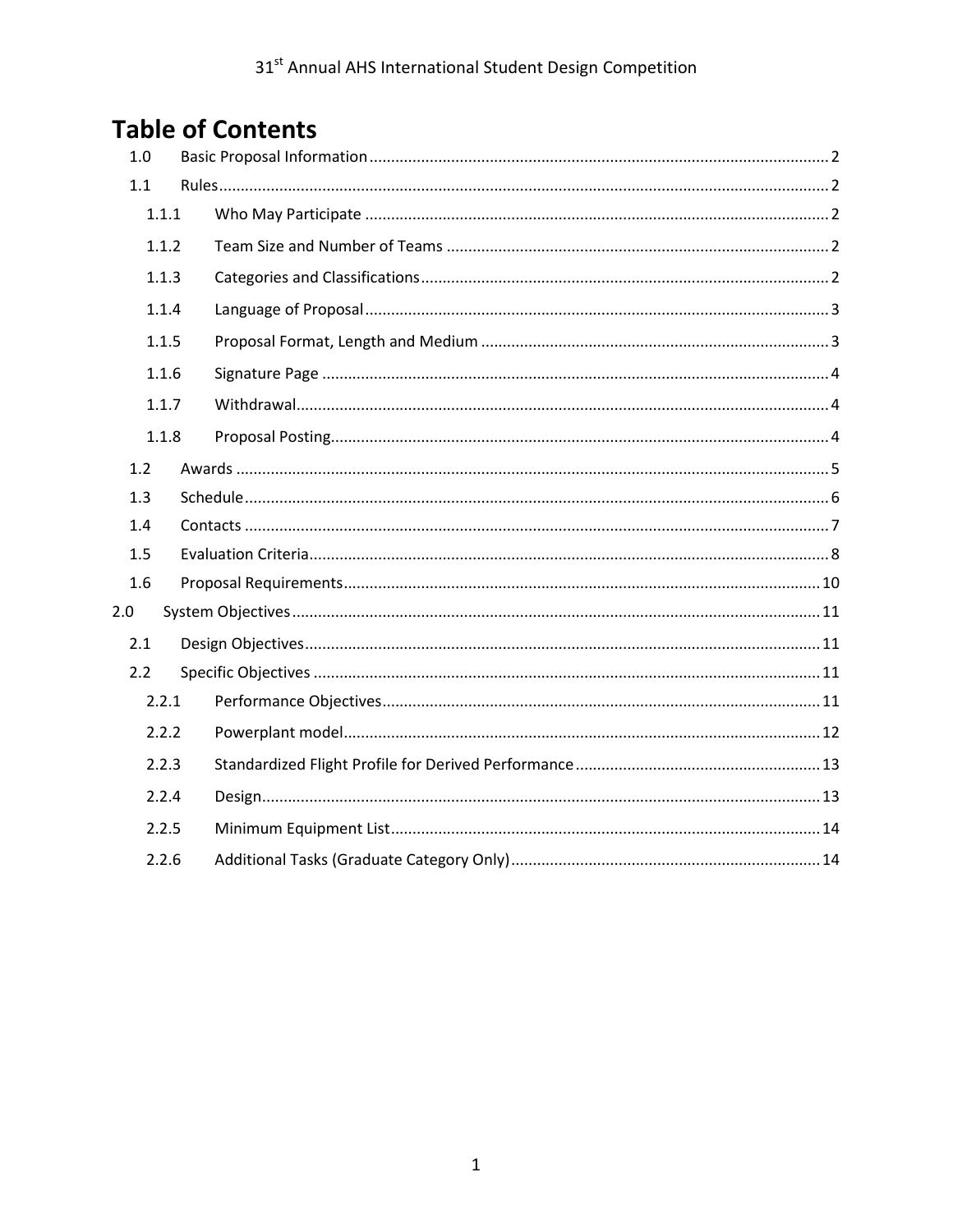## <span id="page-2-0"></span>**1.0 Basic Proposal Information**

AgustaWestland extends greetings and invites you to participate in the  $31<sup>st</sup>$  Student Design Competition (SDC) of the American Helicopter Society, International (AHS). This Request For Proposal (RFP) is divided into two sections. Section 1 (this section) provides a general description of the competition and the process for entering. This section covers the rules (both general and proposal specific) and schedules that the sponsor requires of the participants. It also describes the awards and provides contact information. Section 2 describes the specific challenge by AgustaWestland.

### <span id="page-2-1"></span>**1.1 Rules**

#### <span id="page-2-2"></span>**1.1.1 Who May Participate**

All undergraduate and graduate students from any school (university or college) may participate in this competition, regardless of nationality. A student may be full-time or parttime; their education level will be considered in the classification of their team (see 1.1.3).

#### <span id="page-2-3"></span>**1.1.2 Team Size and Number of Teams**

We encourage the formation of project teams. The maximum number of students on a team is ten (10); the minimum team size is one (1), an individual. Schools may form more than one team, and each team may submit a proposal, but each team is limited to a maximum of ten students. A student may be a member of one team only.

We look favorably upon the development of multi-university teams for the added experience gained in education and project management. The maximum number of students for a multiuniversity team is twelve (12), distributed in any manner over the multi-university team.

The members of a team must be named in the Letter of Intent. The Letter of Intent is drafted by the captain of a team and sent to the American Helicopter Society International by the date specified in section 1.3. Information in the Letter of Intent must include the name of the university or universities forming the team, the name of the team, the printed names of the members of the team from all the universities in the team, the e-mail addresses and education level (undergraduate or graduate) of each team member, the affiliation of each student in the case of a multi-university team, and the printed names and affiliations of the faculty advisors.

#### <span id="page-2-4"></span>**1.1.3 Categories and Classifications**

The competition has two categories that are eligible for prizes. They are:

Undergraduate Student Category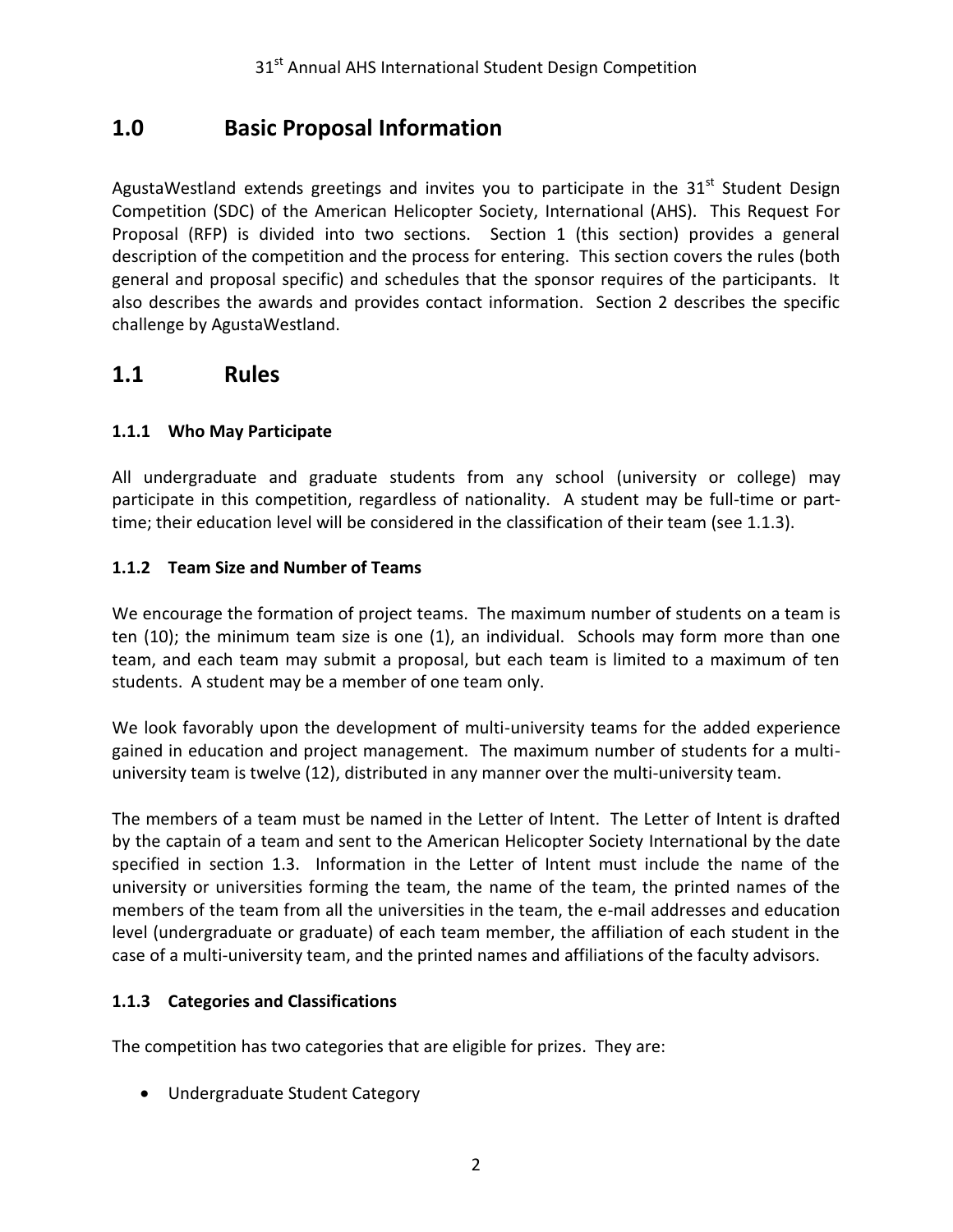Graduate Student Category

The classification of a team is determined by the highest education level currently pursued by any member of the team.

A "new entrant" is defined as any school (undergraduate or graduate) that has not participated in at least two of the prior three competitions. An additional prize will be awarded for the best proposal by a new entrant.

#### <span id="page-3-0"></span>**1.1.4 Language of Proposal**

Regardless of the nationality of the teams, all submittals and communications to and from the American Helicopter Society International will be in English. All technical data shall be presented in English units

#### <span id="page-3-1"></span>**1.1.5 Proposal Format, Length and Medium**

Two separate files comprise the Final Submittal and both must be present for a submission to be considered complete. The judges shall apply a significant penalty if either file is missing. The two files are the Executive Summary and the Final Proposal. Each are described herein.

**The first file is called the Final Proposal.** It is the complete, self-contained proposal of the team. It shall be submitted in PDF form readable with Adobe Acrobat. Exceptions will be considered with advance request.

Undergraduate category Final Proposals shall be no more than 50 pages and graduate category Final Proposals shall be no more than 100 pages. This page count includes all figures, diagrams, drawings, photographs and appendices. In short, anything that can be read or viewed is considered a page and subject to the page count, with the following exceptions. The cover page, acknowledgement page, signature page, posting permission page (see section 1.1.9), table of contents, list of figures, list of tables, nomenclature, reference pages and the Executive Summary are excluded from the page count for the Final Proposal. See sections 1.1.6 for specific information about the signature page.

Pages measure 8  $\frac{1}{2}$  x 11 inches. Undergraduate submissions may have four (4) larger fold-out pages with a maximum size of 11 x 17 inches, and graduate submissions may have eight (8) larger fold-out pages with a maximum size of  $11 \times 17$  inches. If a submission exceeds the page limit for its category, the judges will apply a penalty equal to % point per page over the limit.

All proposals and summaries shall use a font size of at least 10 point and spacing that is legible and enhances document presentation.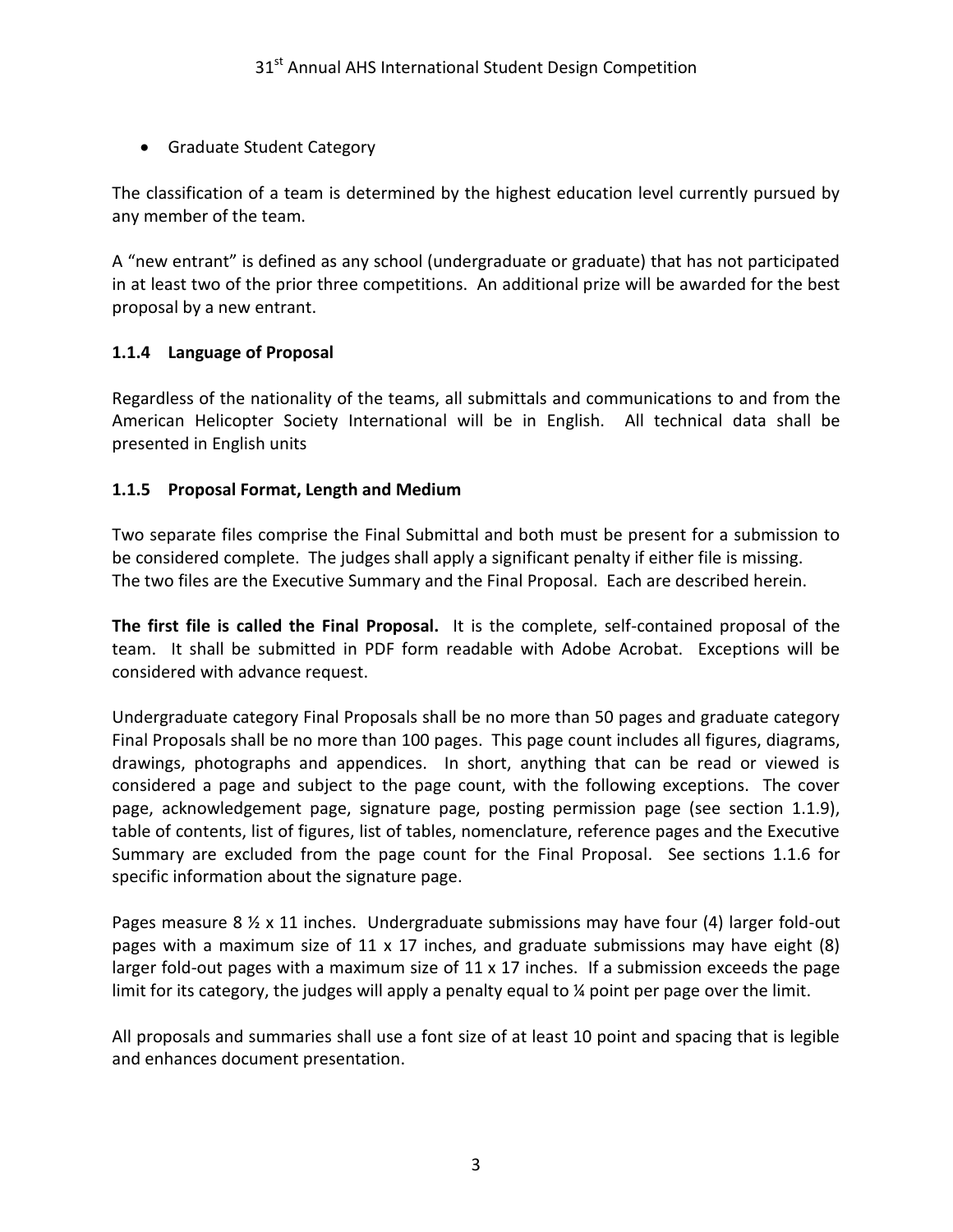**The second file is a PDF file called the Executive Summary.** This is a self-contained "executive" briefing of the proposal. Both undergraduate and graduate category Executive Summaries are limited to twenty (20) pages measuring  $8 \frac{1}{2} \times 11$  inches, with no more than four (4) larger foldout pages of a maximum size of 11 x 17 inches. The Executive Summary can take the form of a viewgraph-style presentation, but it must be a PDF file readable with Adobe Acrobat. No additional technical content may be introduced in the Executive Summary. The judges shall apply the same page count penalty to the Executive Summary score as with the Final Proposal. The Executive Summary shall account for no more than 10% of the total score of the complete submission.

All submissions shall be made on a compact disc (CD). A back-up submission via e-mail to the AHS may also be provided by a team, but the submission will not be considered executed without receipt of a compact disc by the submittal deadline.

#### <span id="page-4-0"></span>**1.1.6 Signature Page**

All submittals must include a signature page as the second page, following immediately after the cover page. The signature page must include the printed name, e-mail addresses, education level, (undergraduate or graduate), and signature of each student that participated. In the case of a multi-university team, the page must also indicate the affiliation of each student.

The submittals must be wholly the effort of the students, but Faculty advisors may provide guidance. The signature page must also include the printed names, e-mail addresses and signatures of the Faculty Advisors.

Design projects for which a student receives academic credit must be identified by course name(s) and number(s) on the signature page.

#### <span id="page-4-1"></span>**1.1.7 Withdrawal**

If a student withdraws from a team, or if a team withdraws their project from the competition, that team must notify the AHS Headquarters Office in writing immediately.

#### <span id="page-4-2"></span>**1.1.8 Proposal Posting**

The AHS will post the winning entries in the undergraduate and graduate categories on their web site. Other entries will be posted if the teams provide written permission by their team captain or designated point of contact and a faculty advisor at the time of submission. The written permission shall appear on a separate page immediately following the signature page. This permission page will not count against the total page count.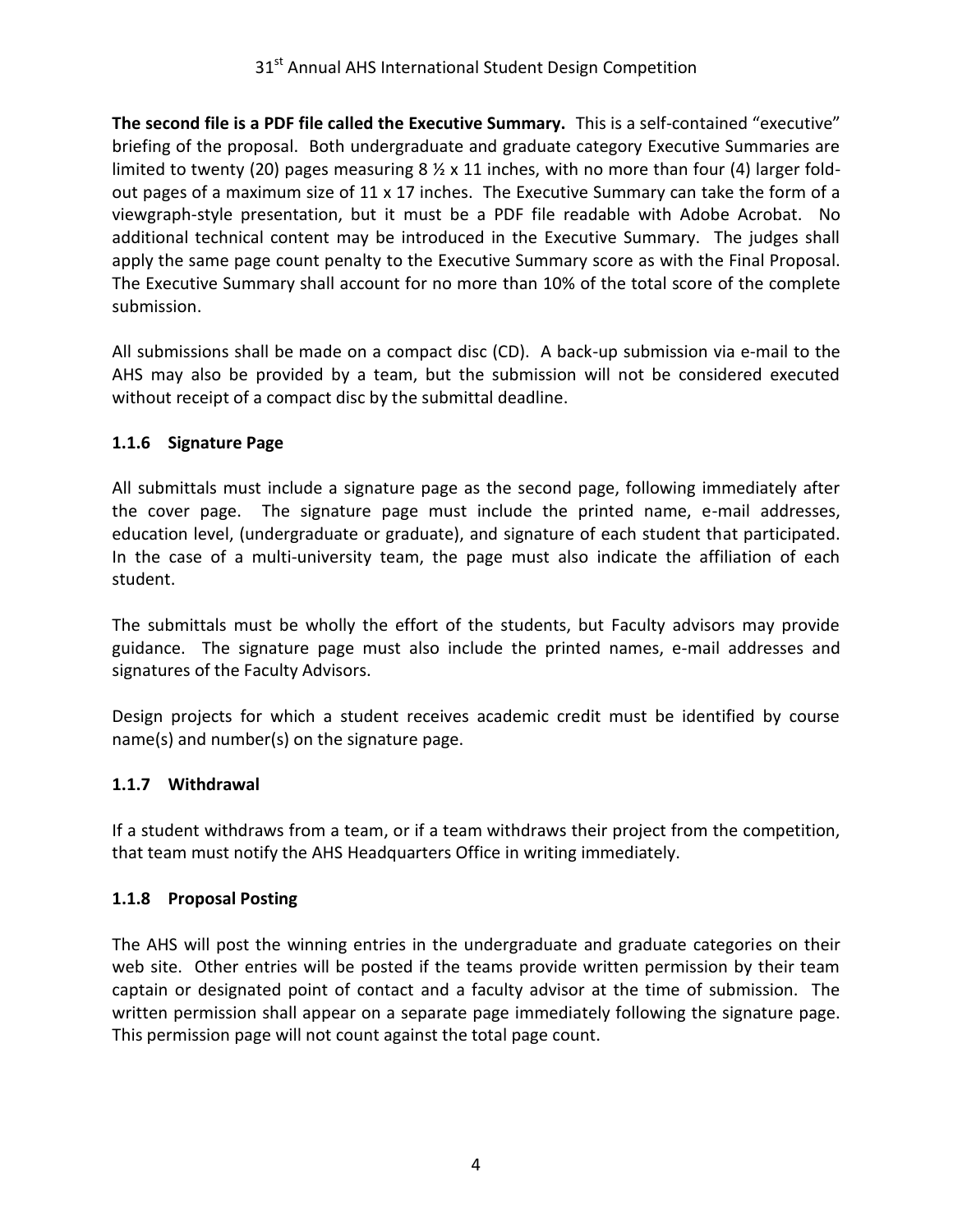### <span id="page-5-0"></span>**1.2 Awards**

AgustaWestland is very pleased to sponsor the AHS Student Design Competition this year and will provide the funds for the awards and travel stipends.

Submittals are judged in two (2) categories.

Undergraduate category:

- $\bullet$  1<sup>st</sup> place \$800
- $\bullet$  2<sup>nd</sup> place \$400

Graduate category:

- $\bullet$  1<sup>st</sup> place \$1300
- $\bullet$  2<sup>nd</sup> place \$700

In addition, the best "New Entrant" (defined in section 1.1.3) will be awarded \$300.

Certificates of achievement will be presented to each member of the winning team and to their faculty advisors for display at their school. The first place winner or team representative for the graduate and undergraduate categories will be expected to present a technical summary of their design at the 2015 AHS International Annual Forum. Presenters receive complimentary registration and will be provided up to \$1000 in expenses to help defray the cost of attendance.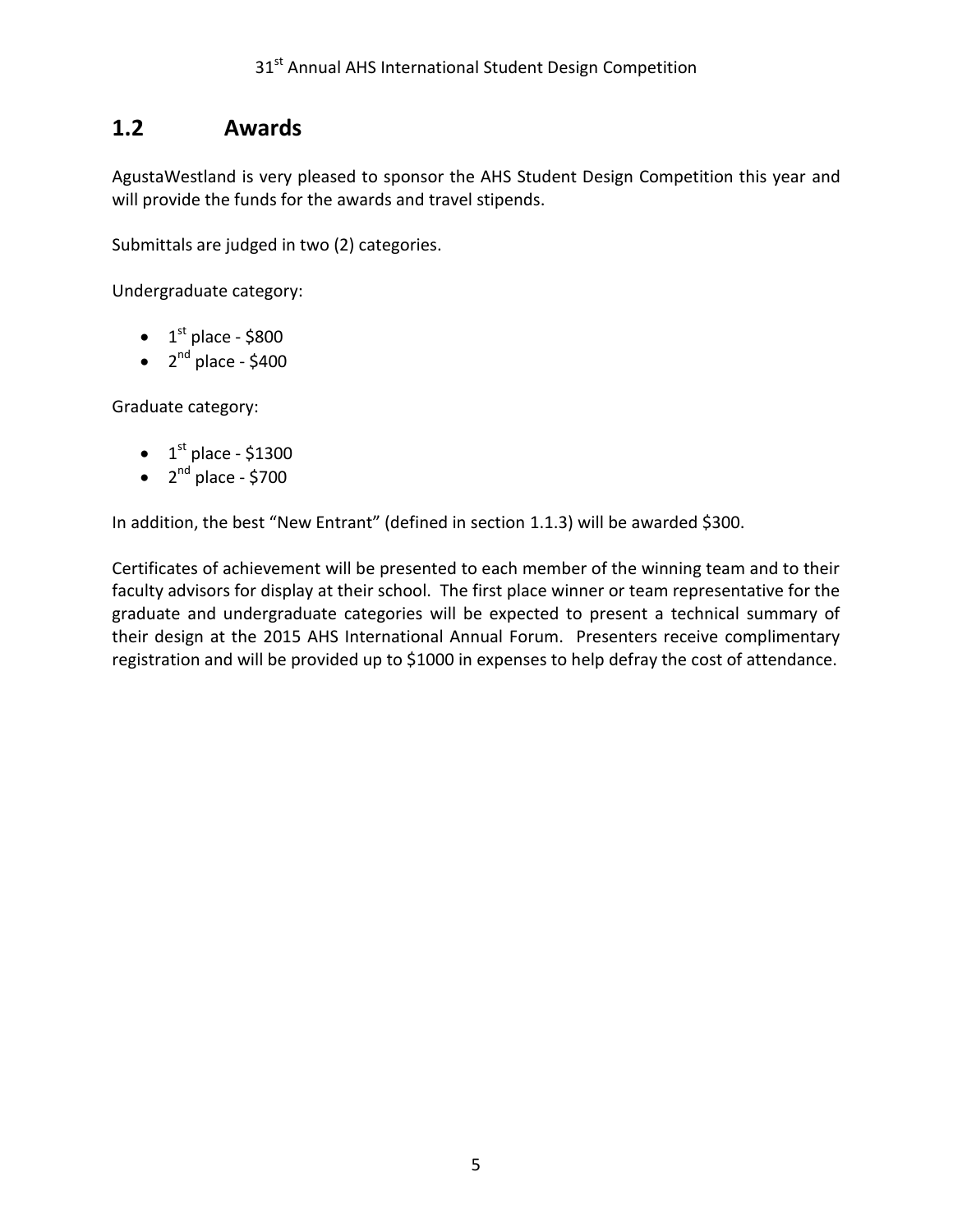## <span id="page-6-0"></span>**1.3 Schedule**

Schedule milestones and deadline dates for submission are as follows:

| <b>Milestone</b>                                                    | Date                                     |
|---------------------------------------------------------------------|------------------------------------------|
| AHS Issues a Request For Proposal                                   | August 9, 2013                           |
| Submit Letter of Intent to Participate                              | No Later Than (NLT)<br>February 14, 2014 |
| Submit Requests for Information/Clarification                       | Continuously, but NLT<br>March 7, 2014   |
| AHS Issues Responses to Questions                                   | NLT March 21, 2014                       |
| Teams submit Final Submittal (Final Proposal and Executive Summary) | NLT June 6, 2014                         |
| Sponsor notifies AHS of results                                     | August 1, 2014                           |
| AHS announces winners                                               | August 8, 2014                           |
| Winning team presents at AHS Forum                                  | May, 2015                                |

We reiterate; if you intend to participate, your Letter of Intent must arrive at the American Helicopter Society, International no later than February 14, 2014. The signature page must include all of the information requested in section 1.1.6.

All questions and requests for information/clarification that are submitted by teams to the AHS will be distributed with answers to all participating teams and judges. Entrants' requests for information and clarification will be answered as soon as possible. All of the questions and answers will also be distributed collectively to all entrants no later than March 21, 2014.

The Final Submittal must be postmarked by June 6, 2014.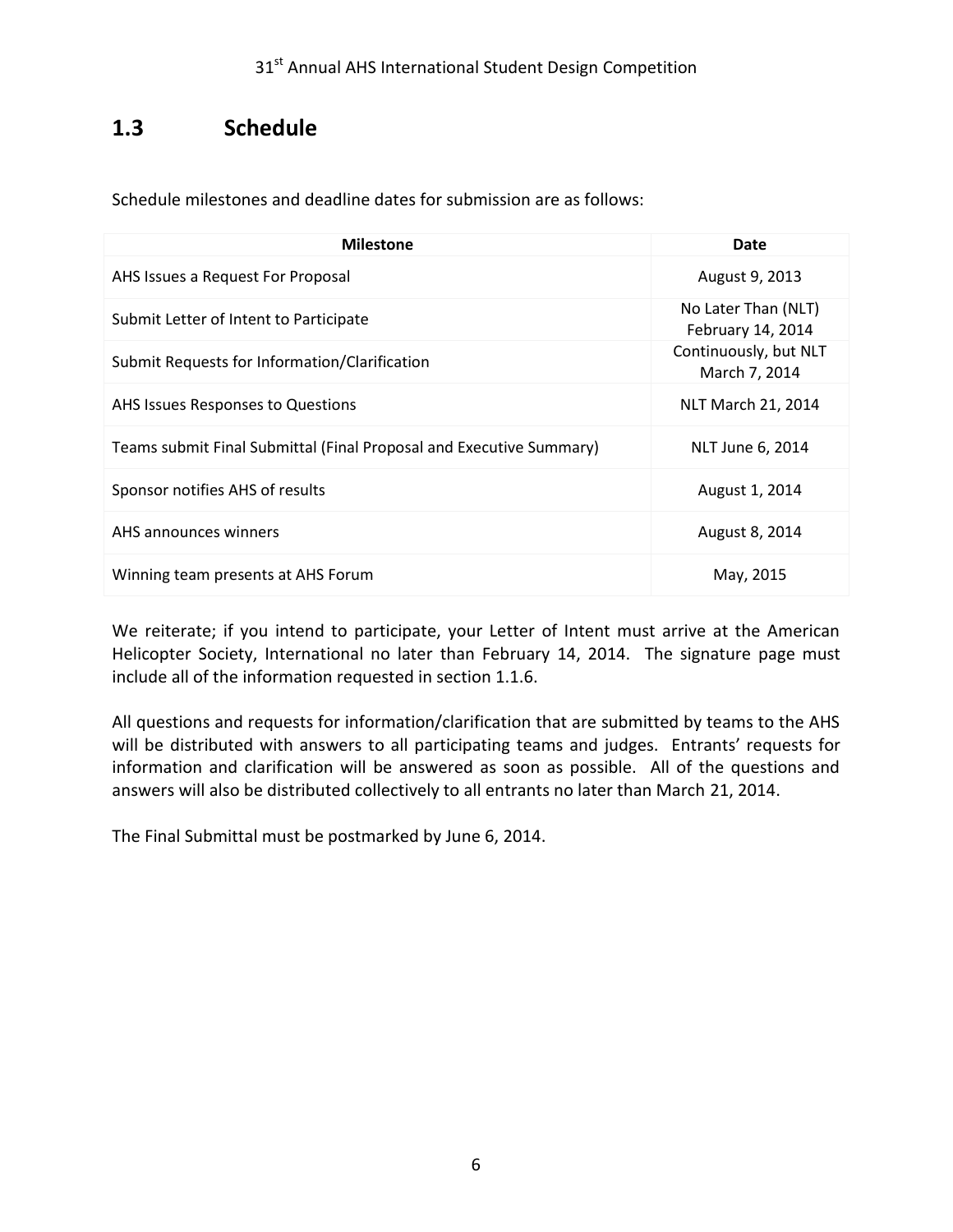## <span id="page-7-0"></span>**1.4 Contacts**

All correspondence should be directed to:

Ms. Kay Brackins, Deputy Director AHS International 217 N. Washington Street Alexandria, Va. 22314 Phone: (703) 684-6777 Fax: (703) 739-9279 E-mail: [kbrackins@vtol.org](mailto:kbrackins@vtol.org)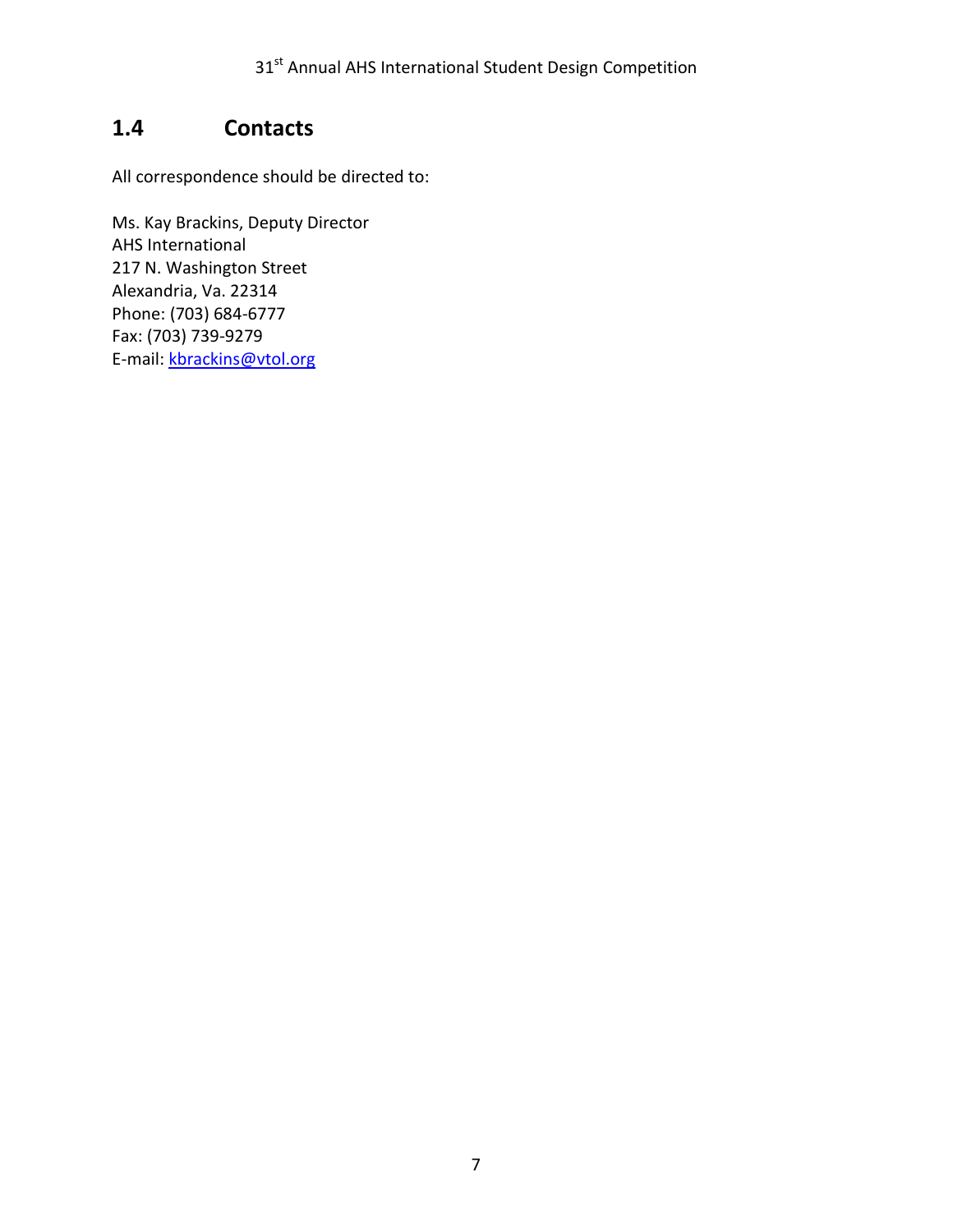# <span id="page-8-0"></span>**1.5 Evaluation Criteria**

The proposals shall be judged on four (4) primary categories with weighting factors specified below.

#### A. Technical Content (40 points)

The Technical Content of the proposal requires that …

- The design meets the RFP technical requirements
- **The assumptions are clearly stated and logical**
- A thorough understanding of tools is evident
- All major technical issues are considered
- **•** Appropriate trade studies are performed to direct/support the design process
- Well balanced and appropriate substantiation of complete aircraft and subsystems is present
- Technical drawings are clear, descriptive, and accurately represent a realistic design
- (Graduate) The simulation is of high quality and correctly portrays how the actual vehicle would operate

**NOTE for Graduate submittals: the simulation task will be judged up to 15 points. Of these, up to 10 points will be assigned for the quality of the simulation, while the additional 5 points will be assigned for use of Flightlab software**.

#### B. Application & Feasibility (25 points)

The proposals will be judged on how well current and anticipated technologies are applied to the problem, and on the feasibility of the solution. The proposals must …

- Justify and substantiate the technology levels that are used or anticipated
- Direct appropriate emphasis and discussion to critical technological issues
- **Discuss how affordability considerations influenced the design process**
- Discuss how reliability and maintainability features influenced the design process
- Discuss how manufacturing methods and materials were considered in the design process
- **Show an appreciation for the operation of the aircraft**

#### C. Originality (20 points)

The originality of the proposal shall be judged on …

- How innovative is the solution
- How much does the solution demonstrate originality and show imagination
- **Vehicle/system aesthetics**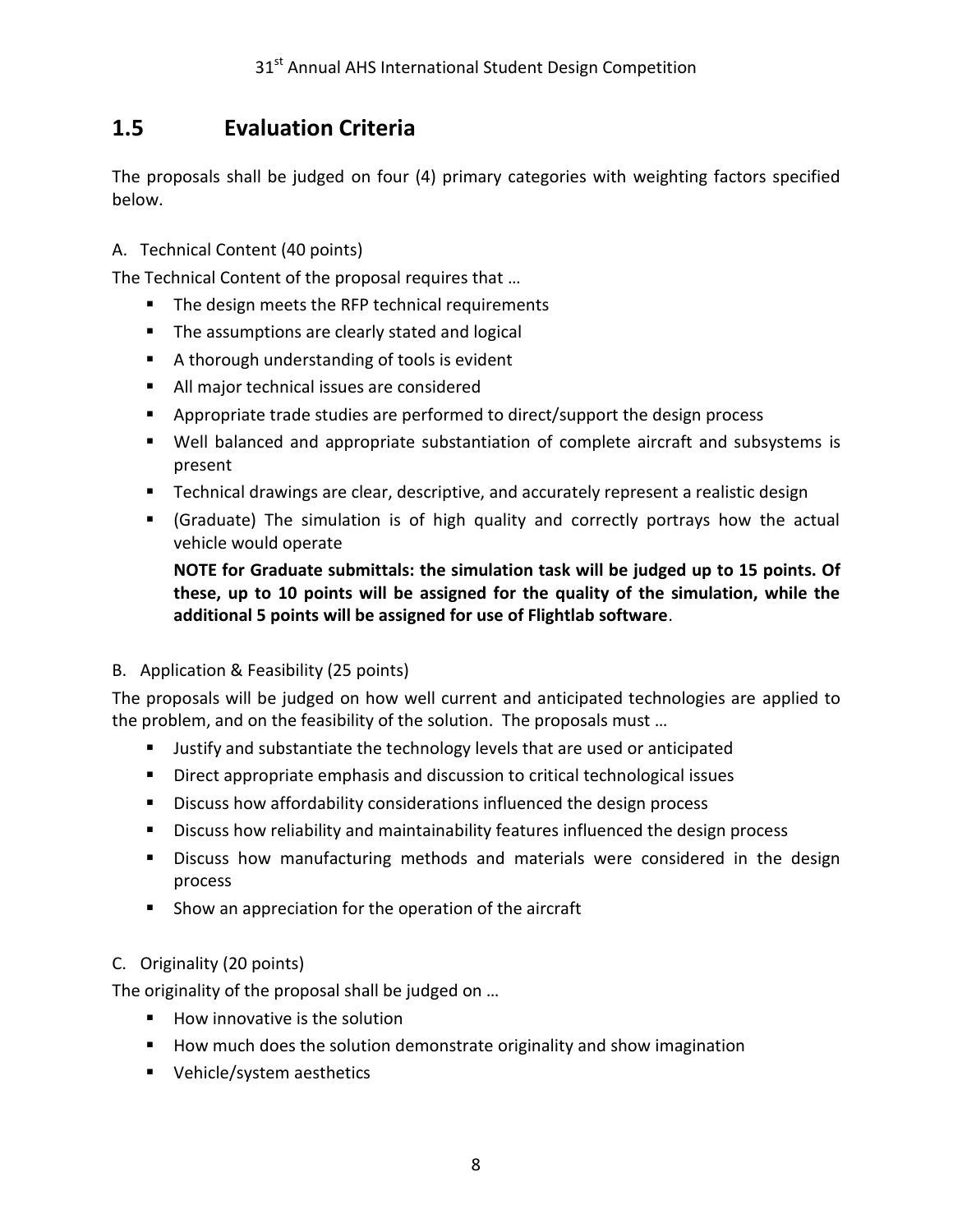#### 31<sup>st</sup> Annual AHS International Student Design Competition

#### D. Organization & Presentation (15 points)

The organization and presentation of the proposal requires …

- A self-contained Executive Summary that contains all pertinent information and a compelling case as to why the proposal should win. It must be a separate file.
- An introduction that clearly describes the major features of the proposed system
- A well organized proposal with all information presented in a readily accessible and logical sequence
- Clear and uncluttered graphs, tables, drawings and other visual elements
- Complete citations of all previous relevant work (the State-of-the-Art)
- **Professional quality and presentation**
- **The proposal meets all format and content requirements**

The RFP describes the contest and the requirements including schedule, page count and other limits, and the basic rules.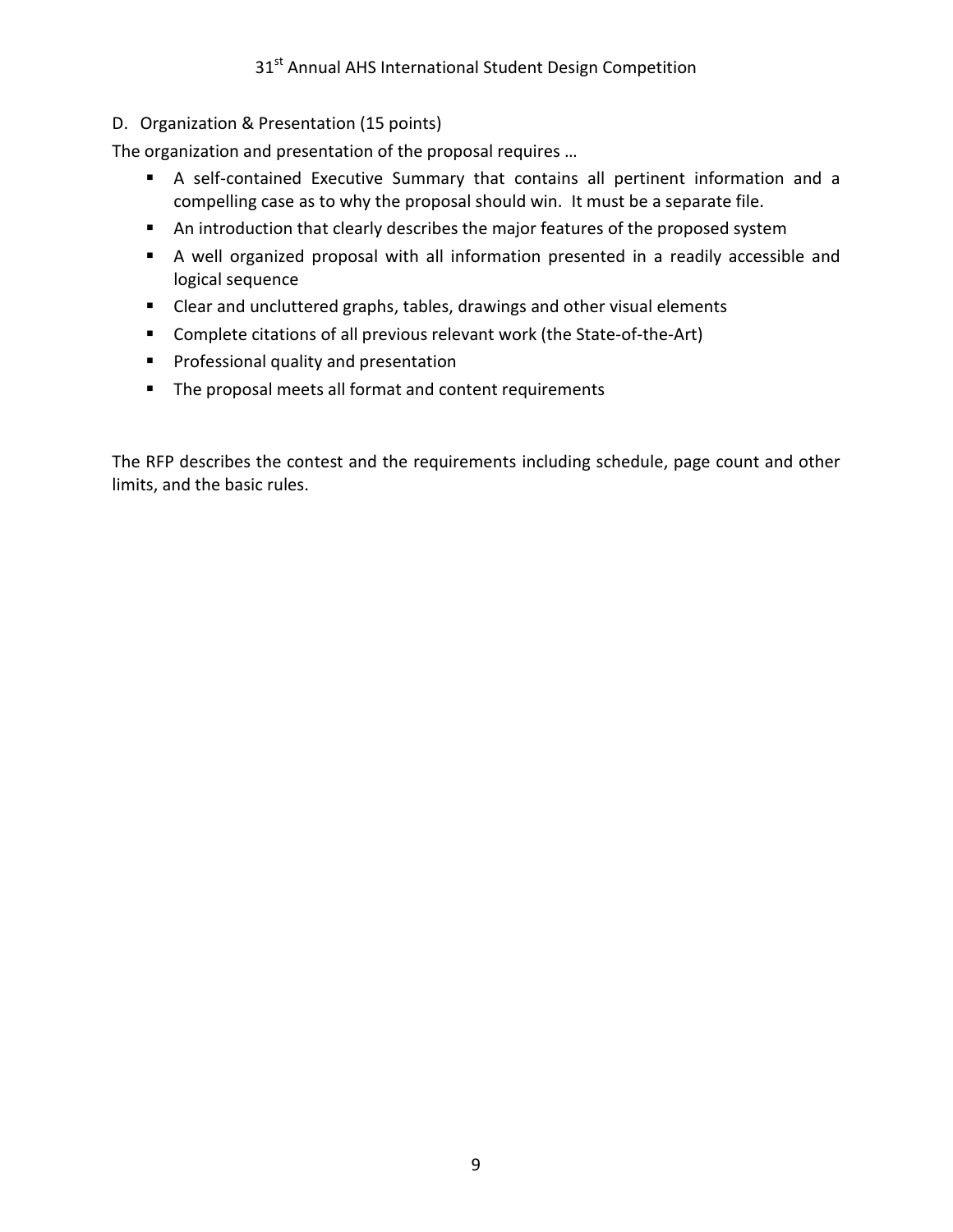### <span id="page-10-0"></span>**1.6 Proposal Requirements**

The Final Submittal needs to communicate a description of the design concepts and the associated performance criteria (or metrics) to substantiate the assumptions and data used and the resulting predicted performance, weight, and cost. Use the following as guidance while developing a response to this Request for Proposal (RFP):

- A. Demonstrate a thorough understanding of the RFP requirements.
- B. Describe how the proposed technical approach complies with the requirements specified in the RFP. Technical justification for the selection of materials and technologies is expected. Clarity and completeness of the technical approach will be a primary factor in evaluation of the proposals.
- C. Identify and discuss critical technical problem areas in detail. Present descriptions, method of attack, system analysis, sketches, drawings, and discussions of new approaches in sufficient detail in order to assist in the engineering evaluation of the submitted proposal. Identify and justify all exceptions to RFP technical requirements. Design decisions are important, but so are process and substantiation.
- D. Describe the results of trade-off studies performed to arrive at the final design. Include a description of each trade and a thorough list of assumptions. Provide a brief description of the tools and methods used to develop the design.
- E. Section 1.1.5, titled "Proposal Format, Length and Medium" describes the data package that a team must provide in the Final Submittal. Specifically, the Final Submittal must contain at least two files transmitted on a Compact Disc. The first file is the Final Proposal, which is the full length, complete and self-contained proposed solution to the RFP. By self-contained, we mean that the proposal does not refer to and does not require files other than itself. The second file is an Executive Summary, which presents a compelling story why the sponsor should select your design concept. The Executive Summary should highlight critical requirements and the trade studies you conducted, and summarize the aircraft concept design and capabilities. Additional file required to run the team's optional X-Plane model may also be included in the CD submission.
- F. Judging will focus on innovative solutions, system performance, and system value.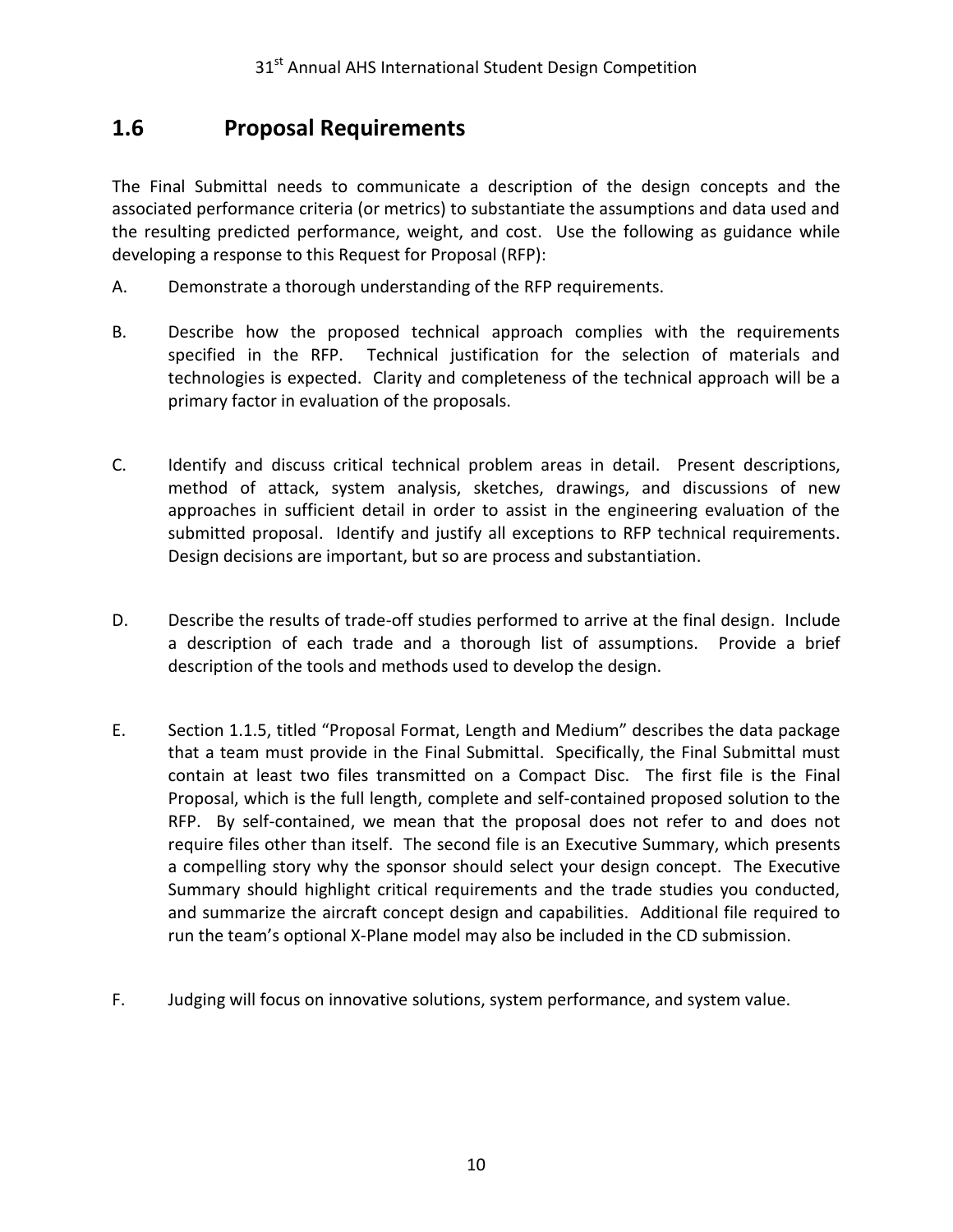# <span id="page-11-0"></span>**2.0 System Objectives**

# <span id="page-11-1"></span>**2.1 Design Objectives**

The United States Defense Advanced Research Projects Agency (DARPA), Tactical Technology Office (TTO), on February 25<sup>th</sup>, 2013 issued a Broad Agency Announcement (BAA) soliciting proposals on the design, development and demonstration of a Vertical Take-off and Landing (VTOL) experimental aircraft with exceptional performance in vertical and cruise flight, and operational capability through transition from vertical to forward flight.

The purpose of the DARPA VTOL program is to champion the design and development of subsystem technologies and integrated air vehicle configurations that will enable radical improvements in VTOL flight. AgustaWestland (AW) has decided that the general approach of this program is so interesting that, through the medium of the AHS Student Design Competition, students in academic institutions all over the world should be given the opportunity to submit their ideas for an advanced VTOL platform meeting the DARPA objectives.

References herein to the United States Defense Advanced Research Projects Agency or DARPA does not constitute or imply the endorsement, sponsorship or recommendation by the United States Government of this RFP, the American Helicopter Society International, the 31st Annual American Helicopter Society International Student Design Competition, Advanced Rotorcraft Technology or AgustaWestland. The views and opinions expressed in this RFP do not necessarily state or reflect those of the United States Government or DARPA.

# <span id="page-11-2"></span>**2.2 Specific Objectives**

### <span id="page-11-3"></span>**2.2.1 Performance Objectives**

The DARPA VTOL X-Plane is intended to establish key performance attributes to enable transformational mission capabilities on an objective aircraft. These include efficient sustained hover, long-range cruise, high useful loads and sustained flight at high speeds.

Specific performance metrics to be demonstrated jointly on the VTOL X-Plane are:

1. Sustained high speed flight at true airspeeds between 300 kt and 400 kt.

2. System (aircraft) hover efficiency within 25% of the ideal power loading (at sea-level standard conditions), which for open rotors (for example) is given by PL =  $\kappa$  (2  $\rho$  / DL)<sup>1/2</sup>, where PL = T/P<sub>act</sub>, T = thrust required to hover, P<sub>act</sub> = actual power required to hover, κ = aircraft nondimensional coefficient of efficiency,  $p =$  density of air,  $DL = T/A$ ,  $A =$  equivalent actuator disk area.

3. System (aircraft) cruise lift-to-drag ratio no less than 10.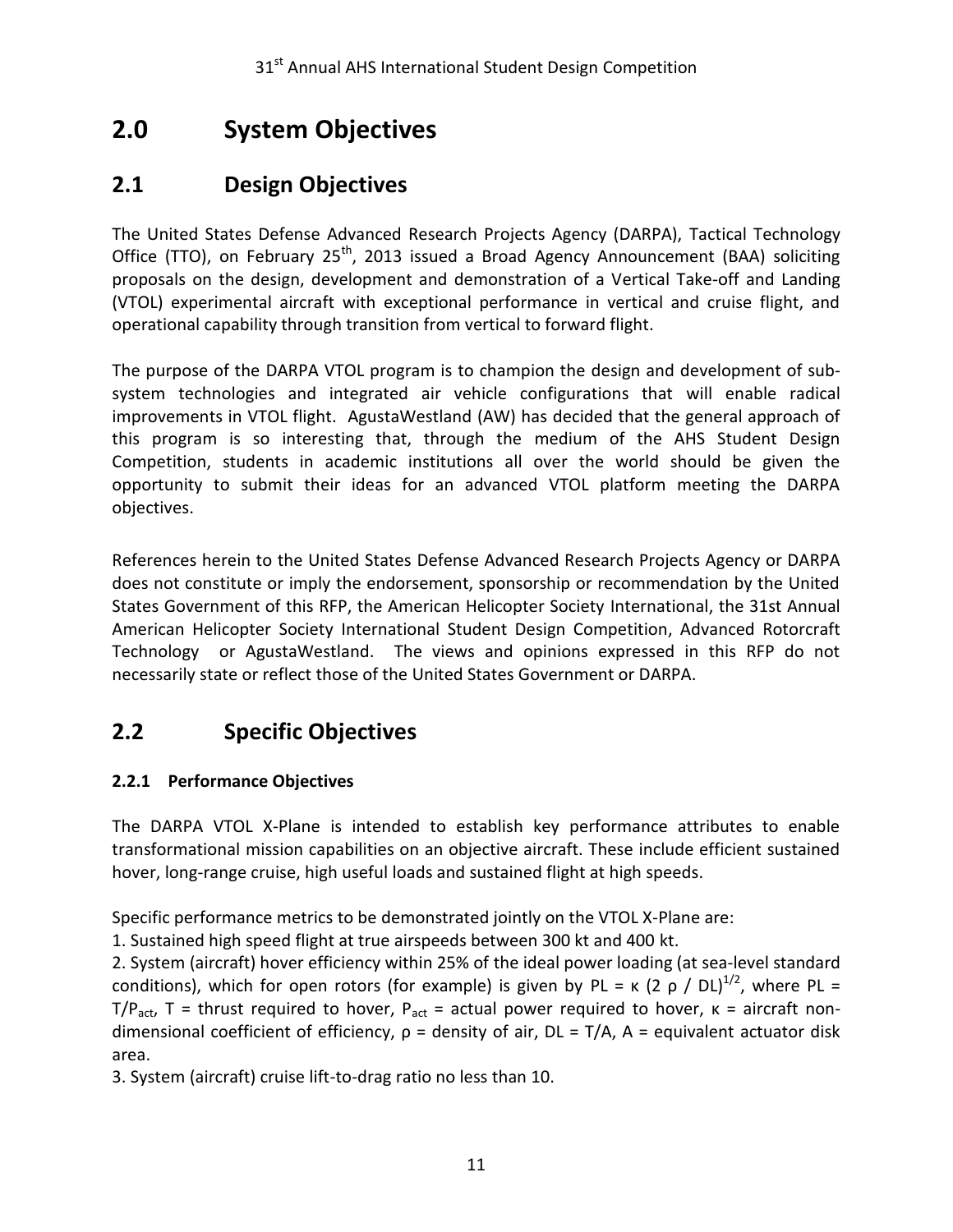4. Useful load fraction no less than 40% gross weight with a payload fraction no less than 12.5% gross weight.

The aircraft useful load for this program is defined as the aggregate weight of the fuel, flight crew, emergency and test equipment, and payload. Clear and detailed weight build-up statements will be required as part of the design submissions and must include aircraft empty weight, basic weight, operating weight and gross weights.

The submitted design shall be representative of a manned or unmanned flight demonstrator aircraft with a maximum gross weight between 10,000 lb and 12,000 lb.

Minimum vertical load factor envelope shall be -0.5 to +2.0G, throughout the speed range. Structural safety margins shall be in accordance with relevant approved certification rules to be identified by the team (14CFR Part 27/29; MIL-HDBK-516B or similar). The chosen certification rule set shall be clearly identified in the proposal.

In a similar fashion to what is required in the DARPA BAA, the teams are mandated to select technologies that are conceivably scalable to be applicable on vehicles having a gross weight ranging between 4,000 and 24,000 lb. To this end a description of how each of the fundamental enabling technologies could be applied across this weight range will be required as part of the submittal.

The use of newer technologies (e.g., distributed systems, electric motors, hybrid and/or heterogeneous concepts) is welcomed, as long as it is explained how these technologies could be matured within the program to a level that would be suitable for inclusion on the proposed vehicle.

#### <span id="page-12-0"></span>**2.2.2 Powerplant model**

In order to provide even judging of the proposals, it is required that the teams submit designs based on existing engine technology for all aircraft performance estimates.

Because of the tight timescale of the real program, even industry participants are limited to the use of existing engines.

In case that the actual performance datasets of the chosen engine are not available to the team, the engine performance model used to describe the engine shall be included in the report.

It is up to the sizing analyst to either derive or use appropriate component weight equations for all other aircraft components. A detailed weight breakdown of all components to Mil Standard 1374 is required.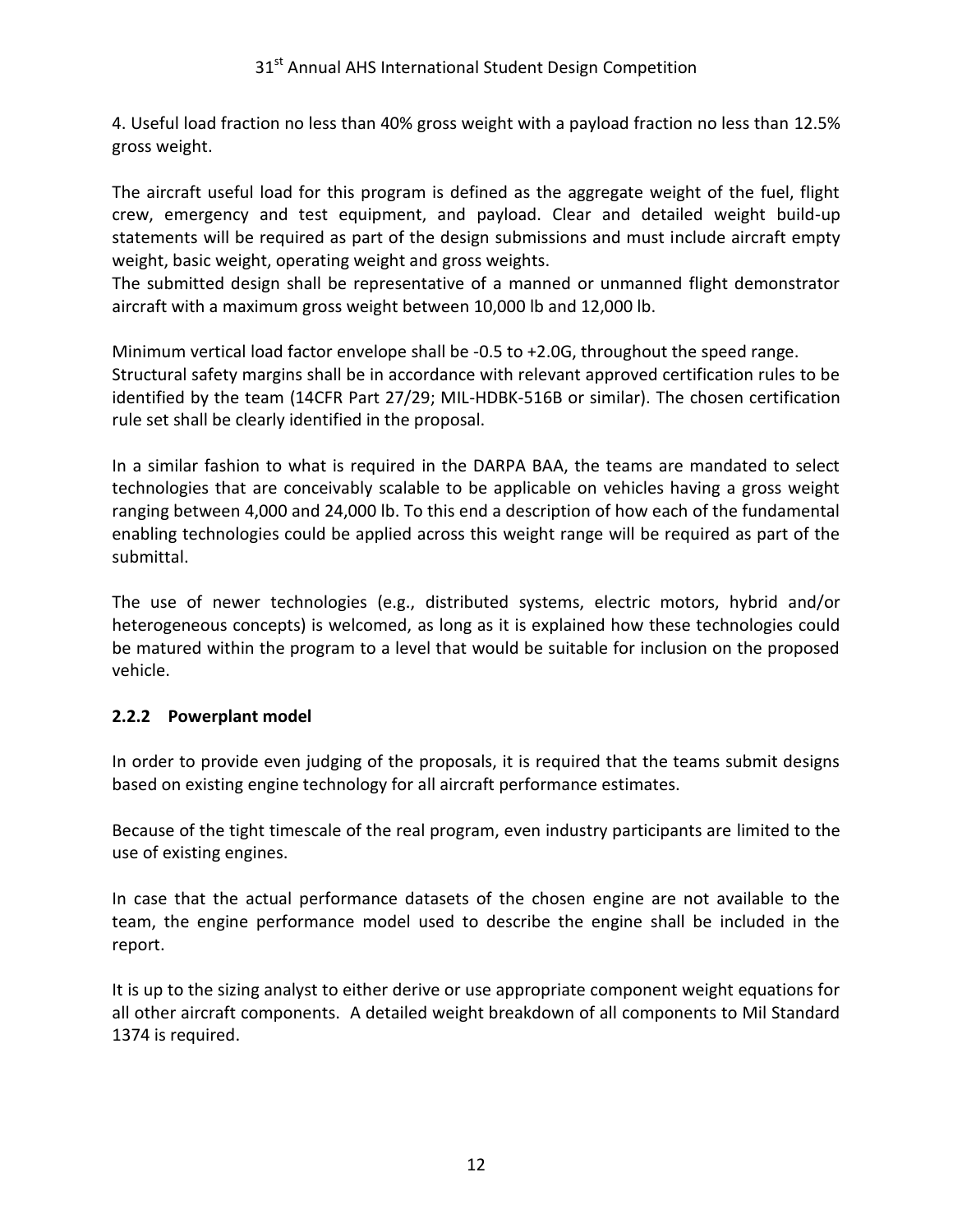#### <span id="page-13-0"></span>**2.2.3 Standardized Flight Profile for Derived Performance**

Proposers are required to baseline and state the performance of their concepts and estimated efficiencies for a representative, standardized flight profile as given in Table 1. Specific performance information (e.g., power required, fuel burn for the segments, distances flown, ceilings, cruise altitudes, etc.) is requested against this profile. All analyses should be performed at the maximum gross weight of the vehicle. The flight profile is not intended to set a design point or mission scenario to size the proposed aircraft, but rather to set common rules from which concept capabilities can be ascertained.

| <b>Mission Segment</b> | Time (min.)       | Condition                                            |  |
|------------------------|-------------------|------------------------------------------------------|--|
| Start-up/Warm-up/Taxi  | 10                | Engine Idle, SLS                                     |  |
| <b>HOGE Take Off</b>   | 1                 | 95% Max. Power, SLS                                  |  |
| Climb                  |                   | To Best Alt., Vbroc                                  |  |
| Cruise Out 1           |                   | Vbr, Best Alt., ISA                                  |  |
| Cruise Out 2           | 15                | Max. Sustained Speed, 95% Max. Power, Best Alt., ISA |  |
| Descend                |                   | To SLS, Vbroc                                        |  |
| Mid Mission Hover      | 15                | HOGE with Full Payload, 95% Max. Power, SLS          |  |
| Climb                  |                   | To Best Alt., Vbroc                                  |  |
| Cruise In 1            | <b>CASE</b><br>15 | Max, Sustained Speed, 95% Max, Power, Best Alt., ISA |  |
| Cruise In 2            |                   | Vbr, Best Alt., ISA                                  |  |
| Descend                |                   | To SLS, Vbroc                                        |  |
| <b>HOGE Land</b>       | 1                 | 95% Max. Power, SLS                                  |  |
| Shutdown/Taxi          | 5                 | Engine Idle, SLS                                     |  |

#### **Table I – Standardized Flight Profile Description**

In addition to the fuel necessary to perform the mission described in Table I, fuel capacity shall be determined so that reserve fuel for 20 minutes at Vbr, best altitude, ISA, remains on board upon landing.

#### <span id="page-13-1"></span>**2.2.4 Design**

Inboard and outboard profiles of the aircraft showing locations of major components will be required as well as a weight, inertia, and C.G. analysis of the aircraft throughout its flight.

Preliminary structural design should show safe load paths for the major systems on board the aircraft and attention should be paid towards what happens to components in the unfortunate event of a crash.